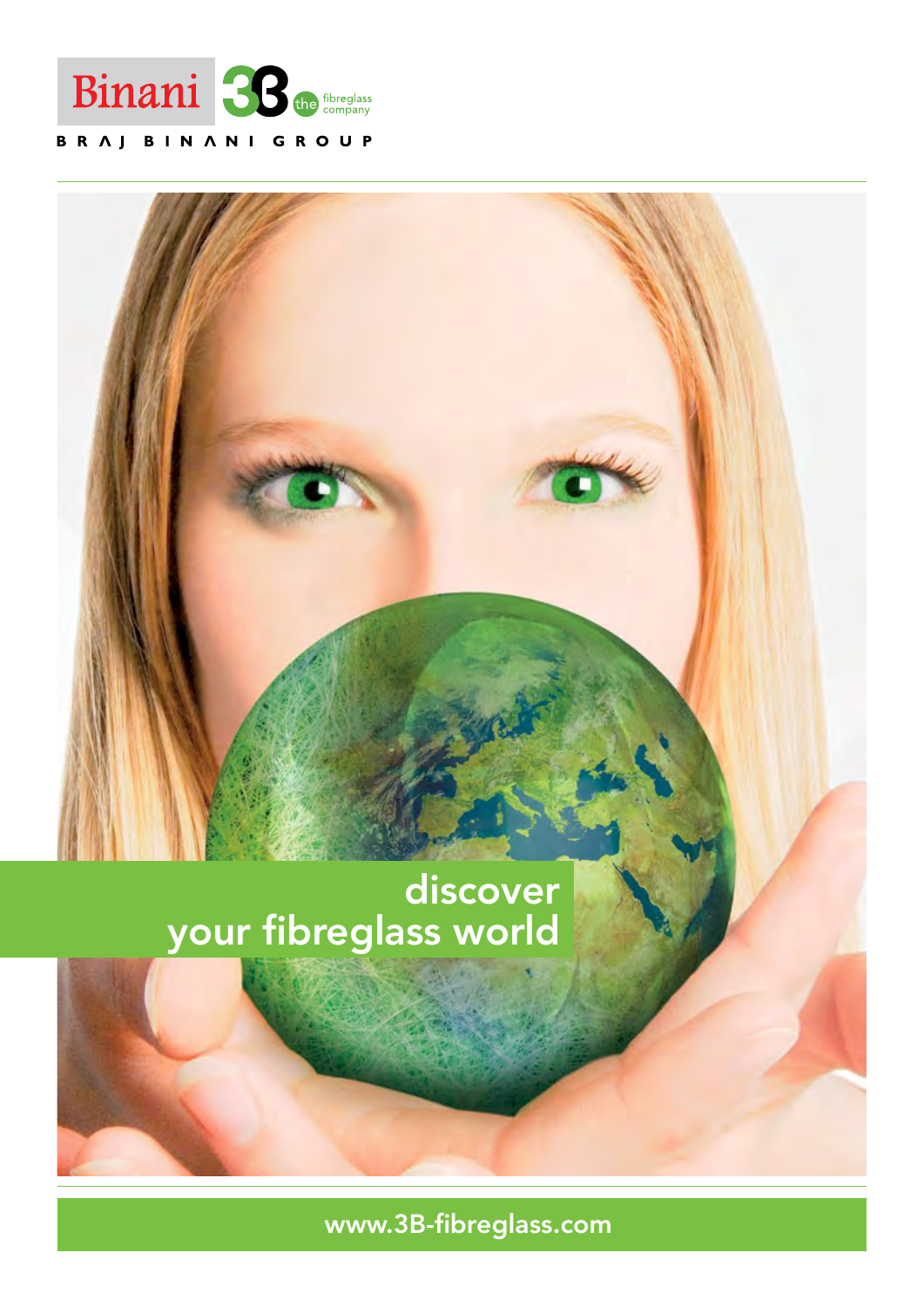# 3B-the fibreglass company, the reference for quality and innovation

3B-the fibreglass company is a leading developer and supplier of glass fibre products and technologies for the reinforcement of thermoplastic and thermoset polymers. 3B is the fibreglass division of the international industrial Braj Binani Group and operates three manufacturing facilities located in Battice (Belgium), Birkeland (Norway) and Goa (India) as well as a fully dedicated Customer Service Centre based in Brussels. With a total commitment to supporting its customers, 3B's world class Science & Technology Centre located in Battice provides a unique hub of expertise for research, innovation and the development of versatile thermoset and thermoplastic composite solutions and products. 3B's business strategy is focused on three key segments which are thermoplastics, wind energy and performance composite applications for which 3B's high performing glass fibre products offer unique attributes for numerable applications such as pressure vessels, ballistic protective armour, pipe rehabilitation, leaf springs and electrical insulators. By focusing on specific segments 3B has developed strong expertise in these selected end-use markets which allows us to deliver real added value to our customers.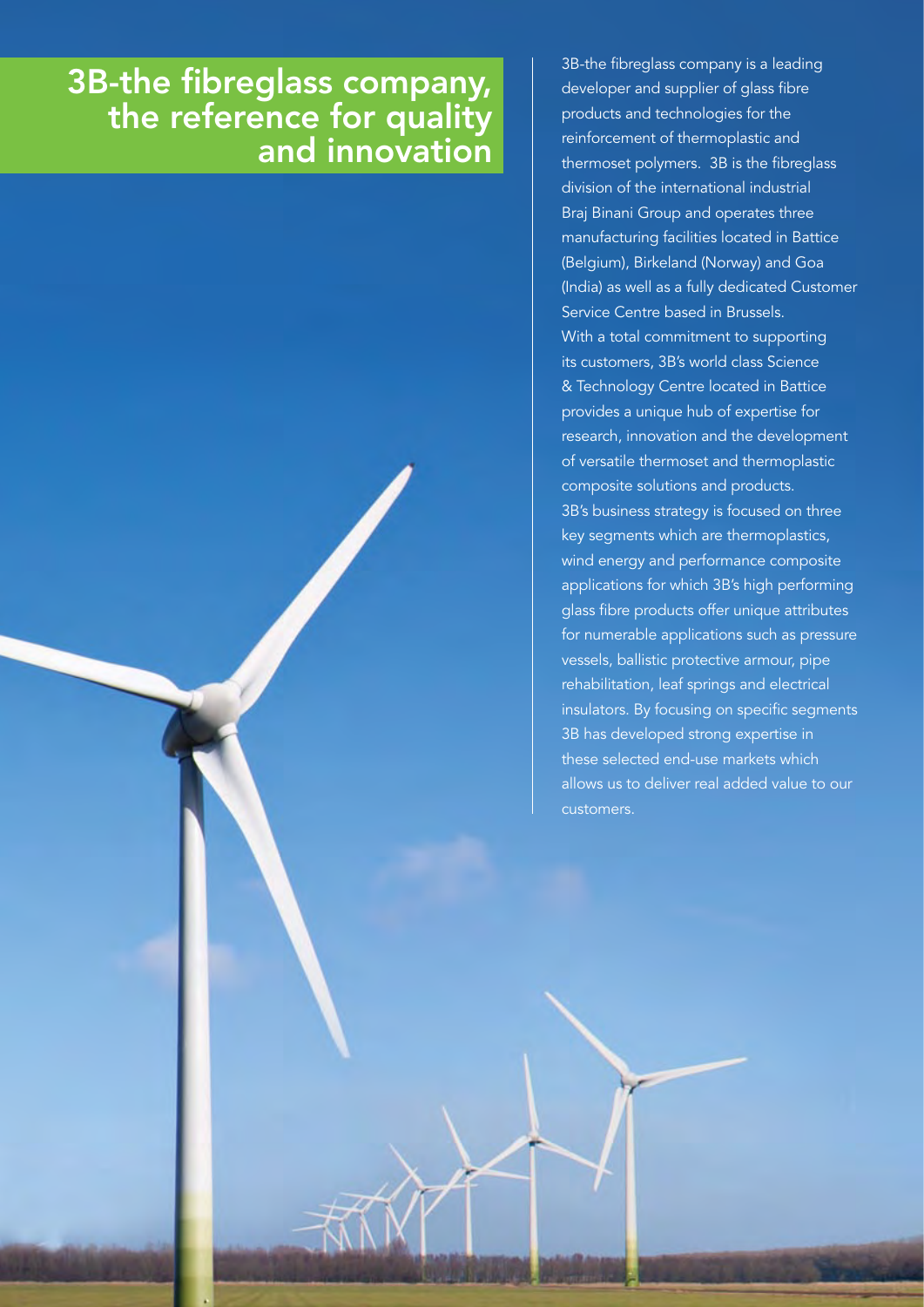# our customers at the heart of our agenda

3B's ambition is to offer its thermoplastic and thermoset customers a global reliable sourcing strategy partnering with them to develop today's innovative composite solutions for tomorrow's products.

3B is totally committed to supporting its customers, both locally and globally. Doing business is also about the strength of shared values and people relationships, and at 3B we believe in forming close partnerships with our customers. This proximity allows us to react quickly to their evolving needs and challenges and offer them the same service levels around the world. You will find 3B's people to be fast, reliable, flexible, knowledgeable and resourceful – the qualities of an industry innovator and true partner.

# innovative and entrepreneurial

To move forward in a world which is constantly changing, there is a need to anticipate and permanently question. This is 3B's approach. Employees at 3B are passionate about innovation - and when passion drives innovation, everything is possible!

Innovation for the global reinforced plastics and composites industries finds most of its inspiration in Europe and with its Science and Technology Centre based in Belgium, 3B is

the glass fibre industry emulation actor. As an entrepreneurial partner, 3B is committed to developing, together with its customers, sustainable innovative solutions for a wide range of markets and applications.

Building on an expertise to develop new glass and new sizing technologies, 3B is designing better value, longerterm, higher performance solutions in partnership with its customers.

# glass fibre composites the answer for sustainable development

Throughout various industries, the main drive is to develop products that are stronger, lighter and more durable. They also need to deliver lower unit and life cycle costs as well as a minimal environmental impact.

Fibre glass reinforced plastic and thermoset materials meet these needs. They combine durability with eco-responsibility and versatile features making them the materials of choice across industries ranging from automotive, aerospace and defence to construction, infrastructure and renewable energies.

3B is continually working with its partners to develop innovative fibre glass solutions that deliver superior performances compared to traditional materials such as steel and aluminium. To pursue its sustainability vision, the company builds upon its competence in fibre glass development and operates eco-responsible E-CR glass technologies at all its facilities; manufacturing the unique eco-friendly HiPer-tex™ high performance glass at its Norwegian plant.

# durability

versatility

eco-responsibility

We develop products for various industries and end-uses that allow parts to be reliable, stronger, lighter and longer-lasting.

In close relationship with our customers we contribute to making parts requiring lower energy consumption and continuously strive to minimize our environmental footprint.

We design reliable solutions for a wide range of polymers and applications with an exceptional adaptability.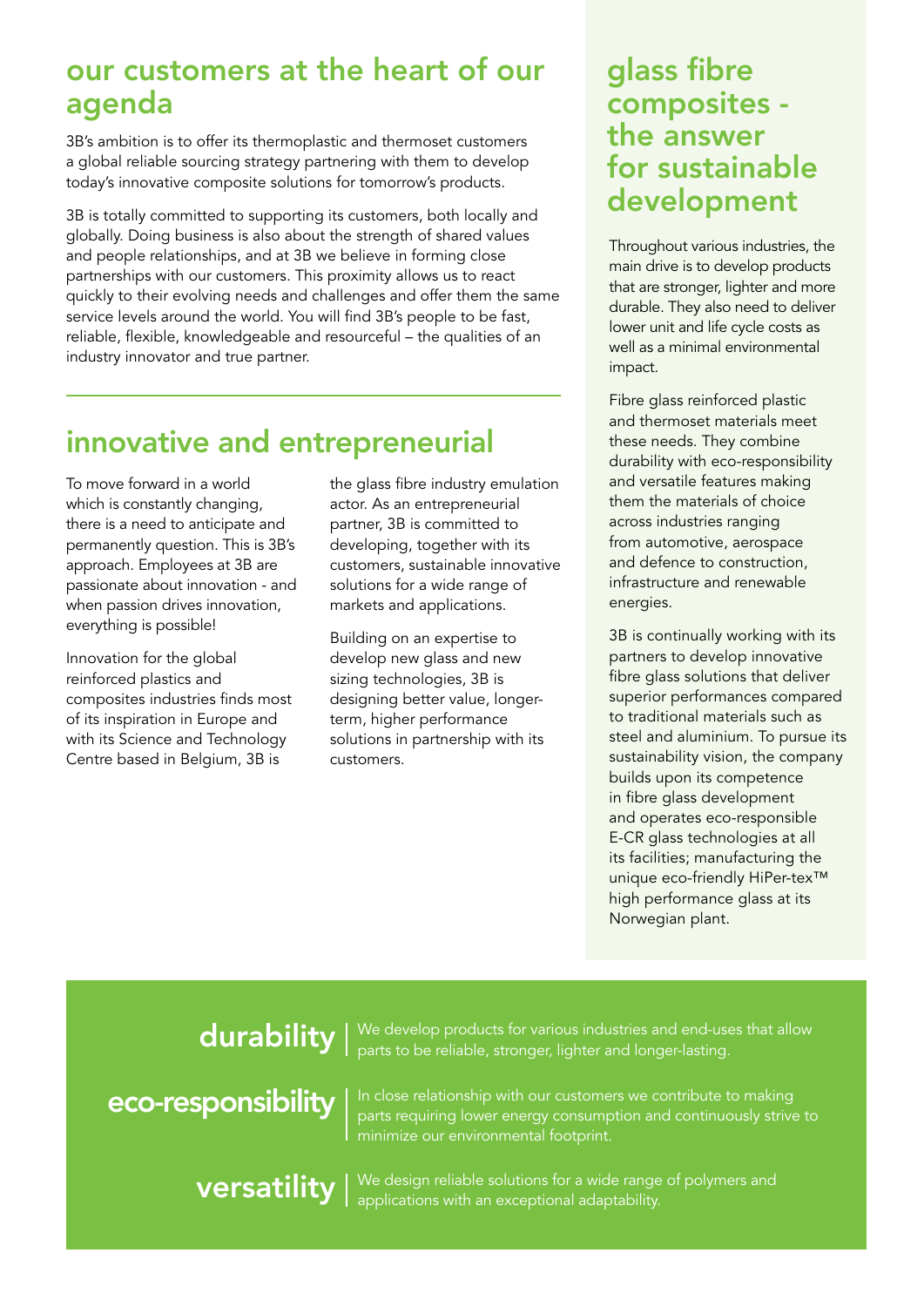# the thermoplastic reinforcement global leader

3B's ambition is to be the thermoplastic reinforcement global leader in the sense of leading the industry through innovative solutions based on strong market awareness.

The replacement of conventional materials, in particular metal by thermoplastics, appears to be a fundamental trend for many applications. The major drivers are weight reduction, design flexibility and operational cost savings. The main challenge in developing sustainable thermoplastic composite solutions is to achieve long term performance combined with superior mechanical and heat performance.

3B is an expert in designing optimum sizing chemistry at the glass/ resin interphase – effectively limiting material degradation over time. By combining 3B glass fibre products with a specific resin matrix system, superior mechanical and physical performances can be engineered to address the needs of various markets and their applications.

# wind energy - a benchmark series of products for turbine blade manufacturing

3B-the fibreglass company blows fresh prospects into the wind energy sector by introducing a new benchmark series of products for turbine blade manufacturing. Each product of this renewed range of reinforcements is designed for specific resin systems and engineered to provide optimum performances for the manufacture of wind turbine blades achieving best in class composite properties.

SE 2020 and HiPer-tex™ W2020 specifically engineered for epoxy polymer systems as well as HiPer-tex™ W3030 specially developed for polyester and vinylester resin systems are solutions designers need to greatly improve existing blades and, more importantly, to create the next generation of epoxy wind turbine blades.



# innovative composites solutions

Performances in composites materials are driven primarily by fibres' inherent properties. From needs for high load bearings or corrosion resistance performances to transparency to UV light, unique characteristics of 3B's glass fibres are a path to the highest performing composites applications addressing needs of 3B's partners in various end-use markets.

In particular, HiPer-tex™ glass and 3B ECR glass - including Advantex® glass - have allowed the development of highly demanding applications such as CNG tanks, pipe rehabilitation, electrical insulators, leaf springs and ballistic protective armour thanks to key attributes such as corrosion resistance, superior tensile strength and impact performance, high modulus and fatigue performance as well as low seed level.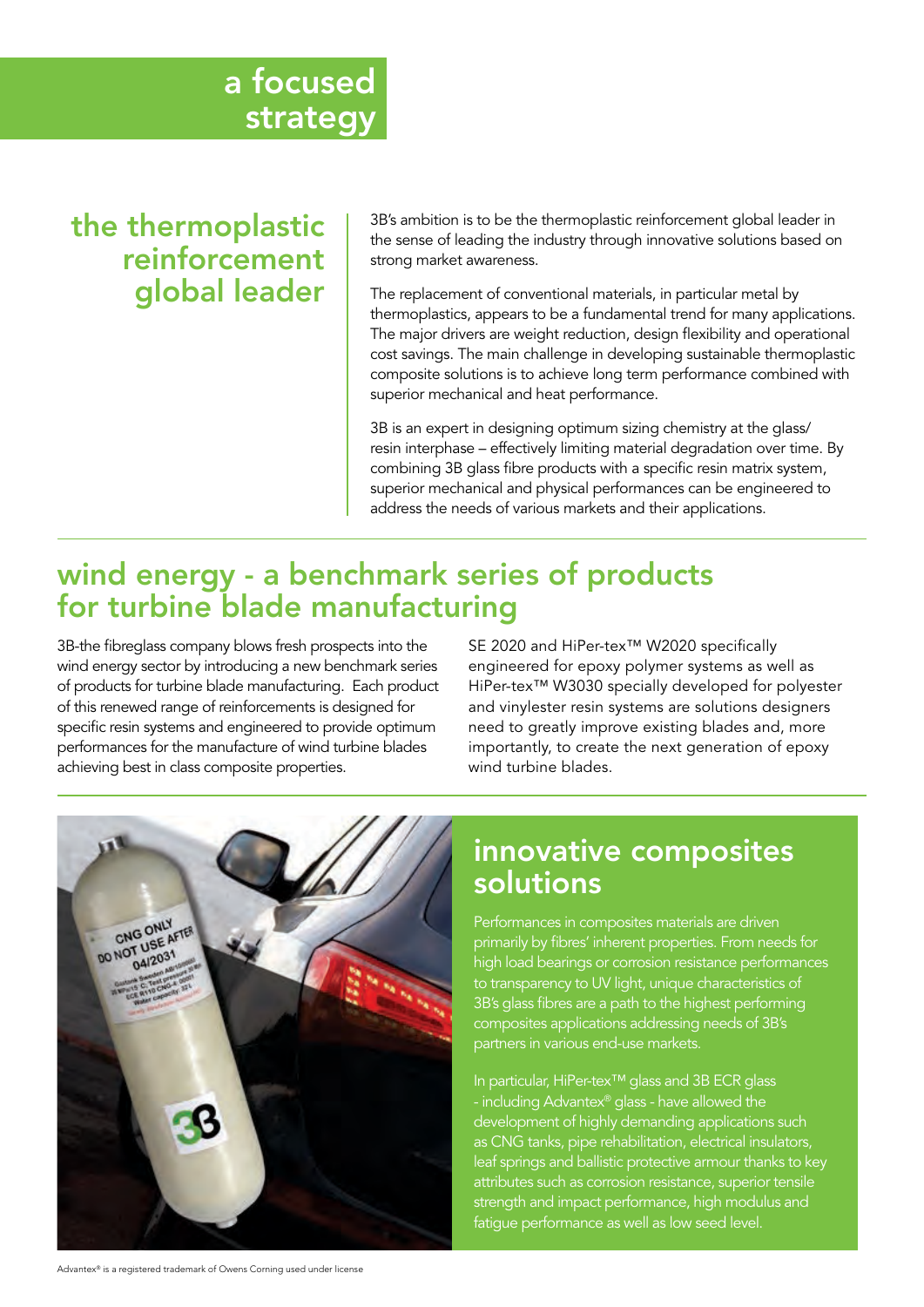# versatile applications for multiple industries

Reinforced fibreglass solutions incorporating HiPer-tex™ high performance fibres and 3B ECR glass - including Advantex® glass - are spearheading product substitution across a wide range of industries

 $a$ utomotive  $|$  Benefits: Strength-to-weight ratio, high corrosion resistance, high fatigue resistance, long term performance

#### Ideal choice for:

Panels // Under-the-hood components // Semi structural parts and assemblies // Brake shoes // Leaf springs



 $\left.\mathsf{energy}\right.\left|\left.\mathsf{Bens}^\mathsf{fits: High\,fatingue\,properties, high}\right.\right|$ resistance to corrosion

### Ideal choice for:

Windmill blades (onshore & offshore) // Wave and tidal blades // Electrical insulators

# infrastructure & construction

Benefits: High corrosion resistance, strength-to-weight ratio

Ideal choice for: Sewer pipes, chemical line pipes

// Tanks for chemicals // Pipe rehabilitation // Architecture

### pressure vessels

Benefits: Strength-to-weight ratio, high corrosion resistance, high fatigue resistance Ideal choice for:

LPG & CNG cylinders



### heat & thermal insulation

Benefits: Resistance to high temperature, high corrosion resistance Ideal choice for: Exhaust muffler systems



# sport & leisure

Benefits: Strength-to-weight ratio, high corrosion resistance Ideal choice for: Skis // Ski poles // Boat hulls

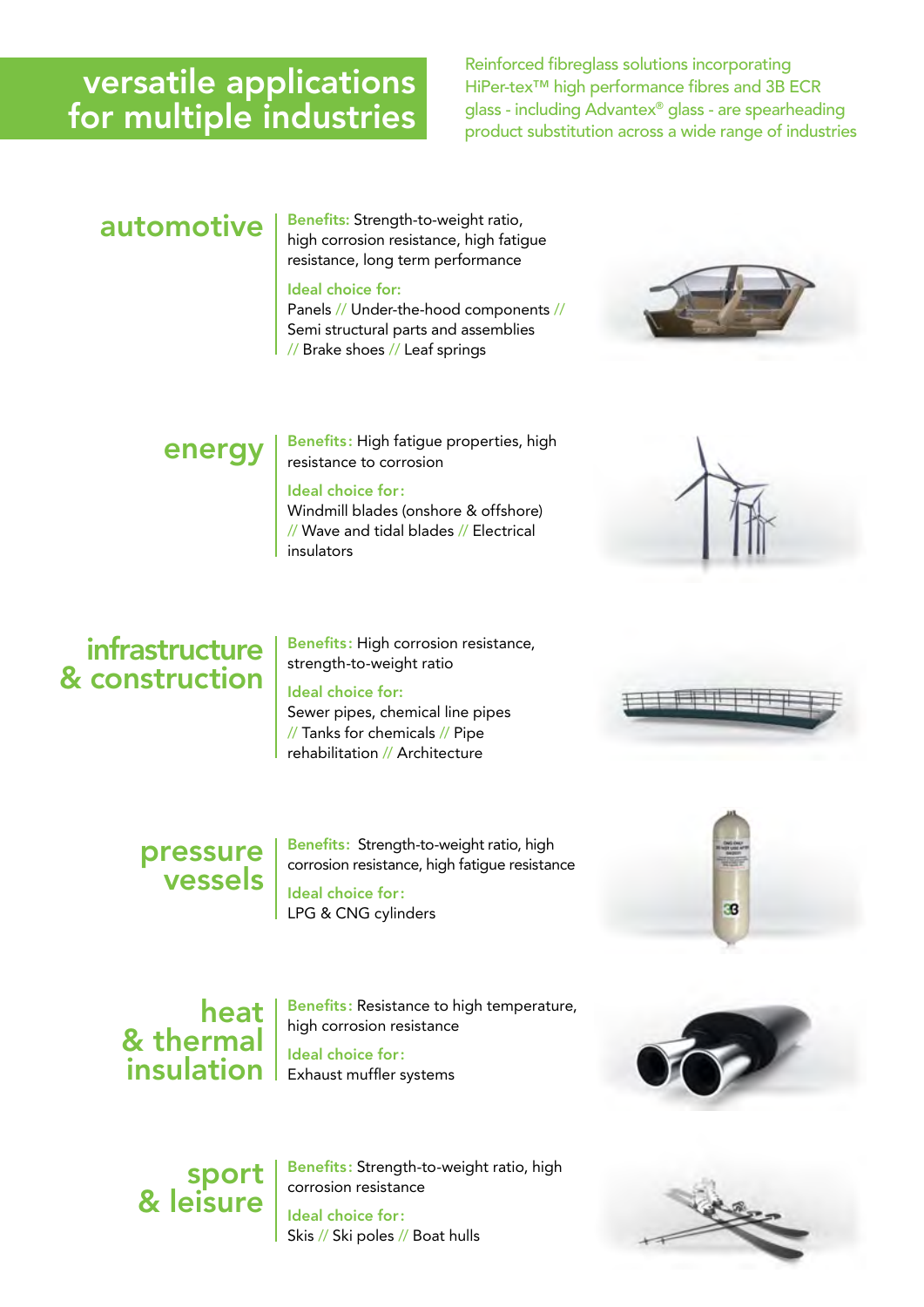# brands you can rely on

3B is continually striving to minimize its impact on the environment. The company is the only fibreglass producer operating fully 100% boron-free glass fibre manufacturing platforms. In addition, 3B is running high energy efficient melting technologies. The two combined offer a perfect example of integrated pollution prevention in an optimized process making 3B is the green benchmark of the industry.



# HiPer-tex<sup>™</sup>



### highperformancefibre

HiPer-tex™ high performance fibre is distinguished by its high strength, high modulus and high elongation at break. Due to breakthrough developments in glass formulation and manufacturing technology, these high performance fibre glass reinforcements can be produced at a commercially attractive cost.

HiPer-tex™ high performance fibre is not only based on a completely new glass formulation, melting, fiberizing and sizing technologies, it also utilizes a high capacity production platform for scale economy. Compared to traditional E-glass, HiPer-tex™ high performance fibre is typically 30 % stronger with a 45 % increase in strain energy and a ten-fold increase in fatigue resistance.

# Advantex® glass

Next to HiPer-tex™ glass technology, 3B is operating all its melters with an ECR glass formulation delivering significantly improved corrosion resistance for a wide range of end-use aggressive environments. Other important customer benefits over traditional E-glass include improved stiffness, higher temperature resistance and longer service life. 3B ECR glass - including Advantex® glass - is classified as both an E-CR glass and an E-glass in accordance with ASTM D578 and ISO 2078.

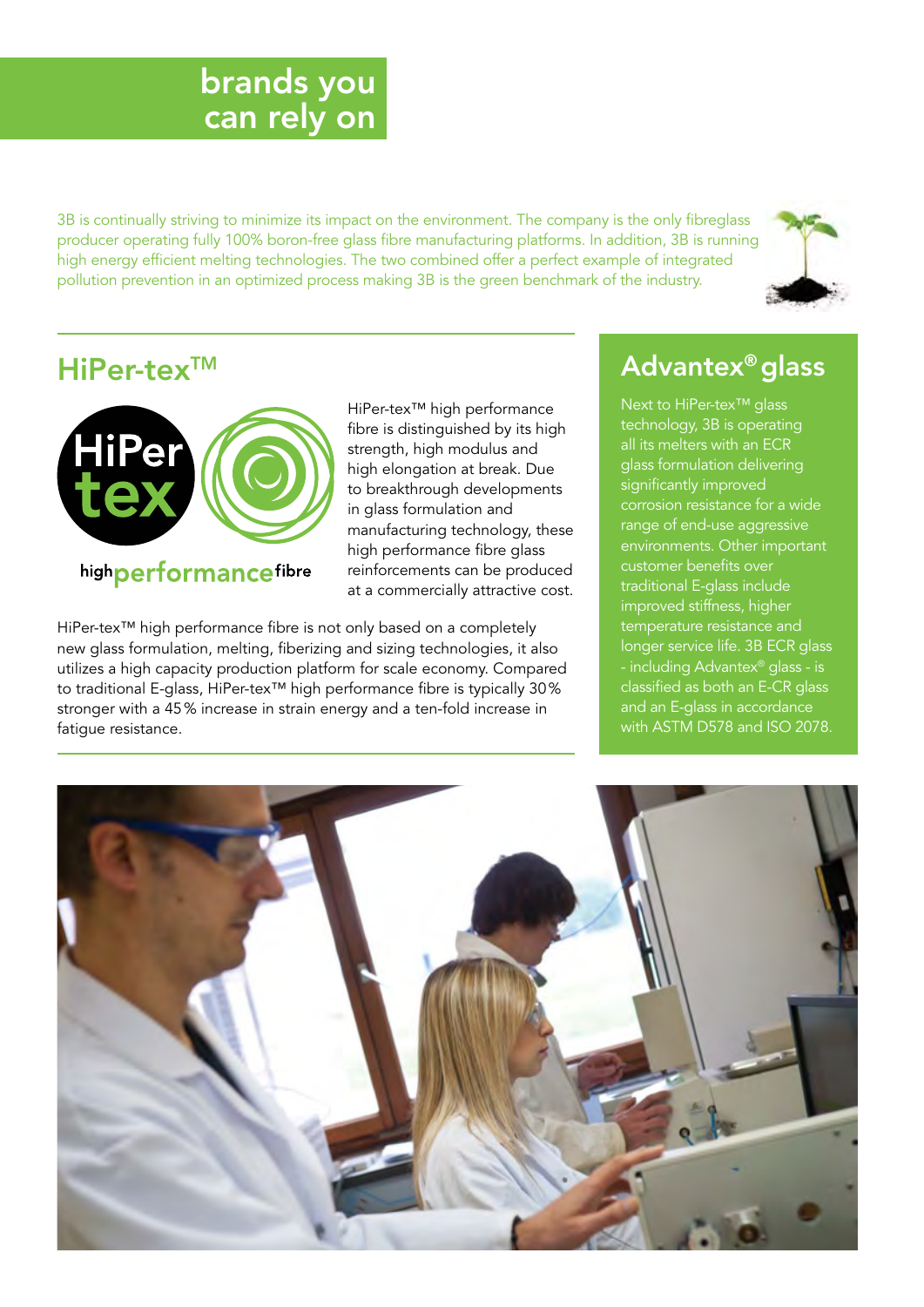# product portfolio

3B offers a versatile product portfolio continuously addressing evolving market needs for a wide range of applications

# chopped strand

Bundles of glass filaments chopped into specified lengths. Coated with a sizing that maximises processability and end-use performance. Ideal for compounding and injection moulding technologies.



# direct roving

Glass filament bundles gathered into a continuous single strand. Coated with a sizing that maximizes processability and end-use performance. Material of choice for pultrusion, filament winding, D-LFT, weaving and knitting.



# chopped strand mat (CSM)

Made of randomly, yet evenly distributed strands, chopped from continuous fibres bonded with either emulsion or powder binder. Ideal for hand lay-up and open-mould based applications.



# continuous filament mat (CFM)

A non-woven mat made of continuous fibres randomly oriented in multiple layers. Glass fibres are coated and layers are held together with an appropriate binder. Used in infusion, press moulding and pultrusion.

# assembled roving

A collection of specified numbers of continuous strands gathered without mechanical twist into a single bundle. Unwind easily at any speed with excellent chopping and dispersion features.





# wet chopped strands

Wet glass filament bundles chopped into specified lengths. Engineered to disperse easily in water-based bonding systems for production of non-wovens and gypsum board reinforcement.



# milled fibre

Glass filaments coated with a specific sizing to enhance polymer compatibility and then ground into a controlled fibre length distribution. Ideal for flame retardant applications, paints and glues.